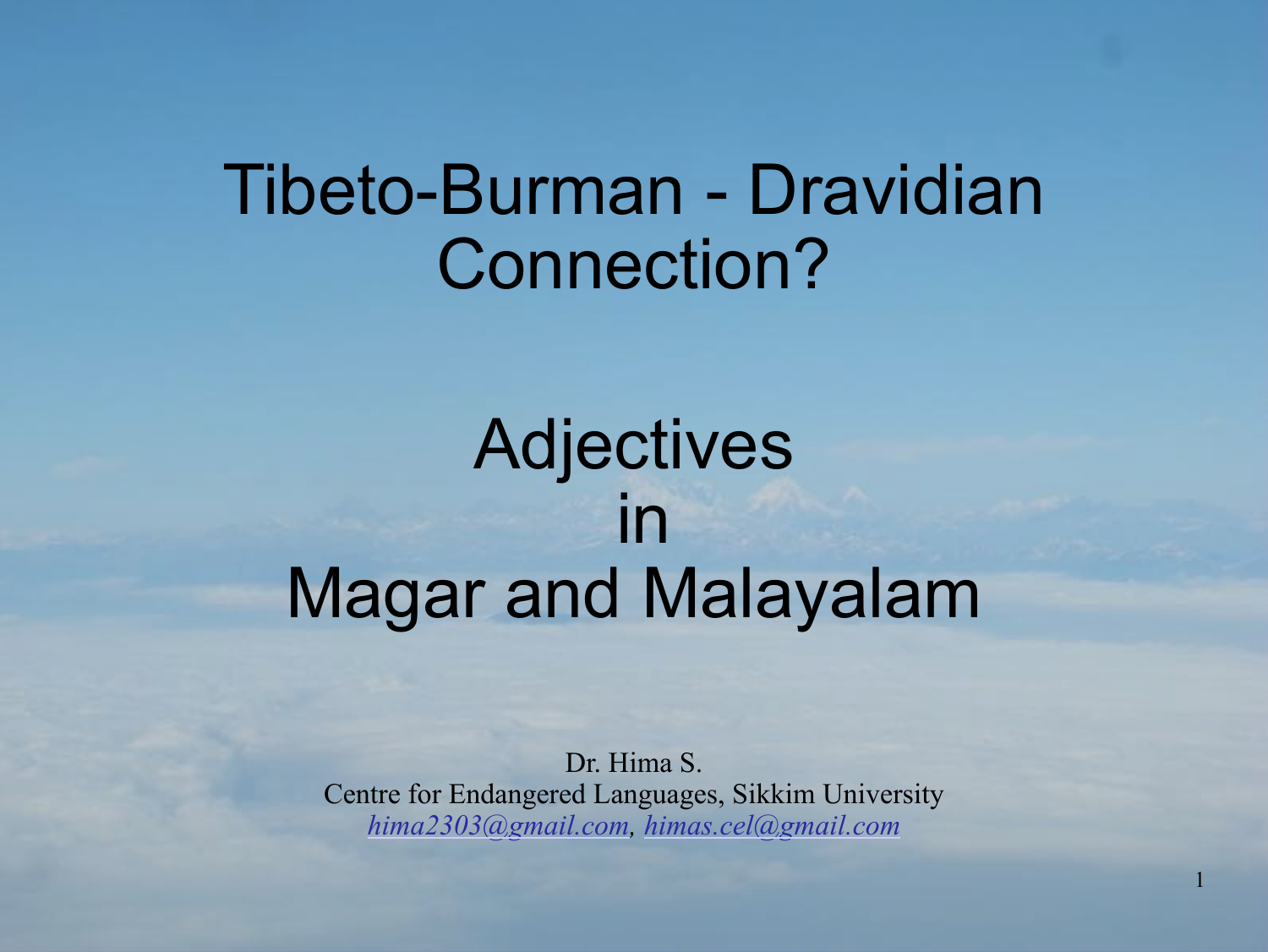Disclaimer: NOT a historical connection between Tibeto-Burman and Dravidian, rather, structural similarities in some constructions

 All Magar data presented here is primary data collected by the Centre for Endangered Languages, Sikkim University during various field visits between 2017 and 2019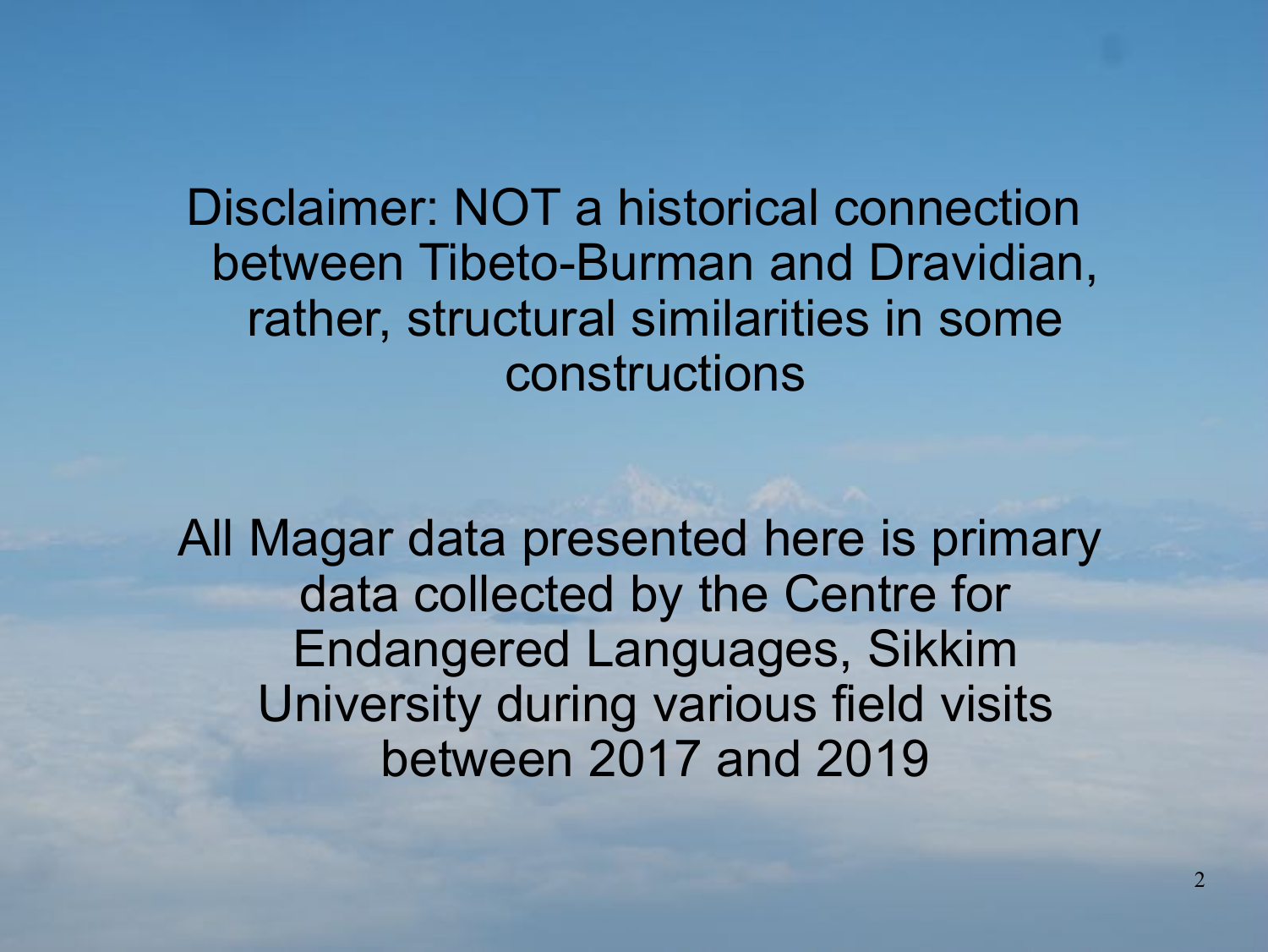# Introduction

#### Magar:

• Belongs under the Bodic subgroup of Tibeto-Burman Spoken in Nepal, Sikkim, Darjeeling, parts of Assam and NE India Variety spoken in Sikkim: Eastern Magar; regional variation Agglutinative SOV language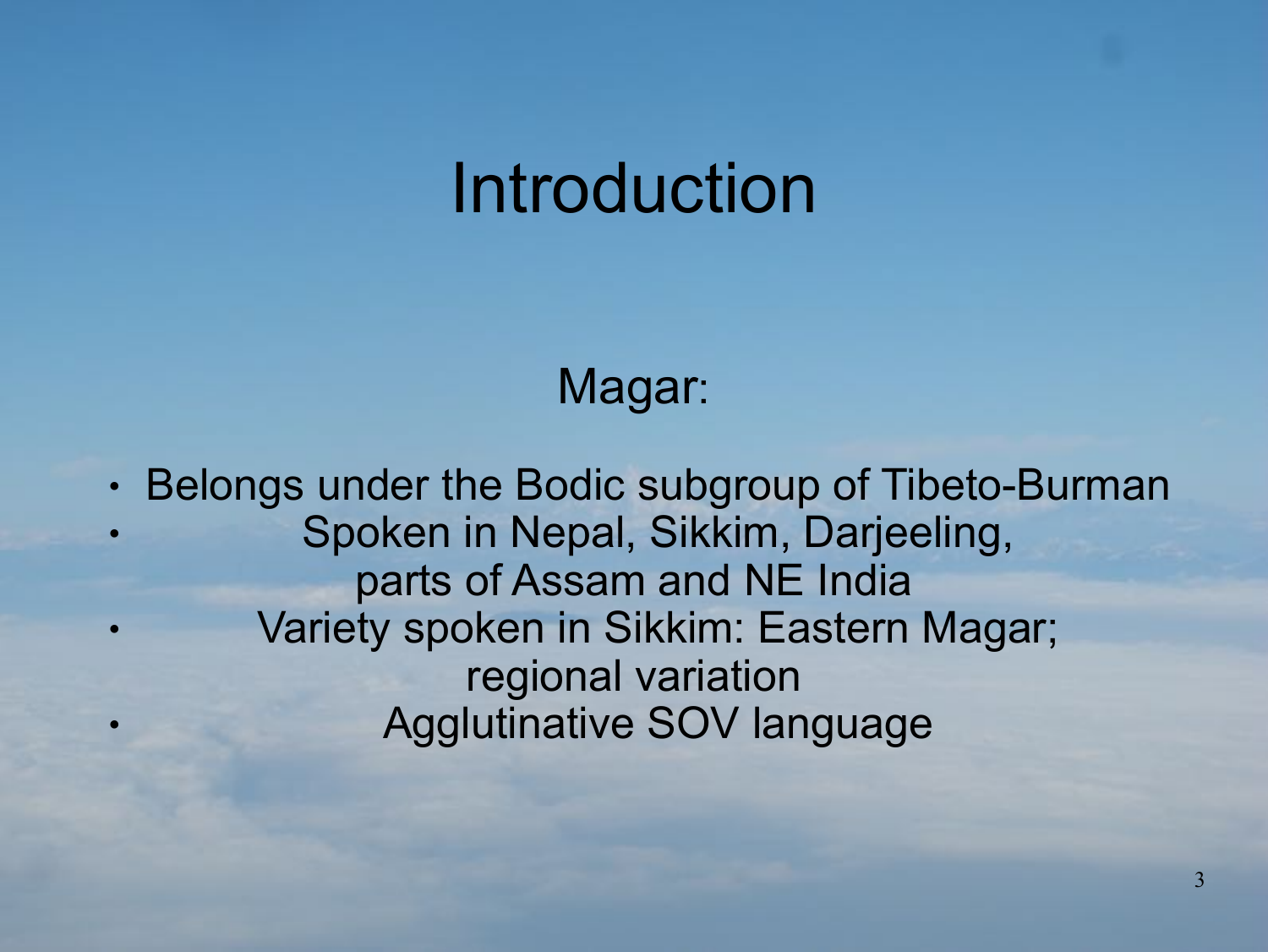# Introduction

### Malayalam:

Belongs under the Southern branch of Dravidian • Spoken in Kerala, Lakshadweep, Puducherry; Regional variation Agglutinative SOV language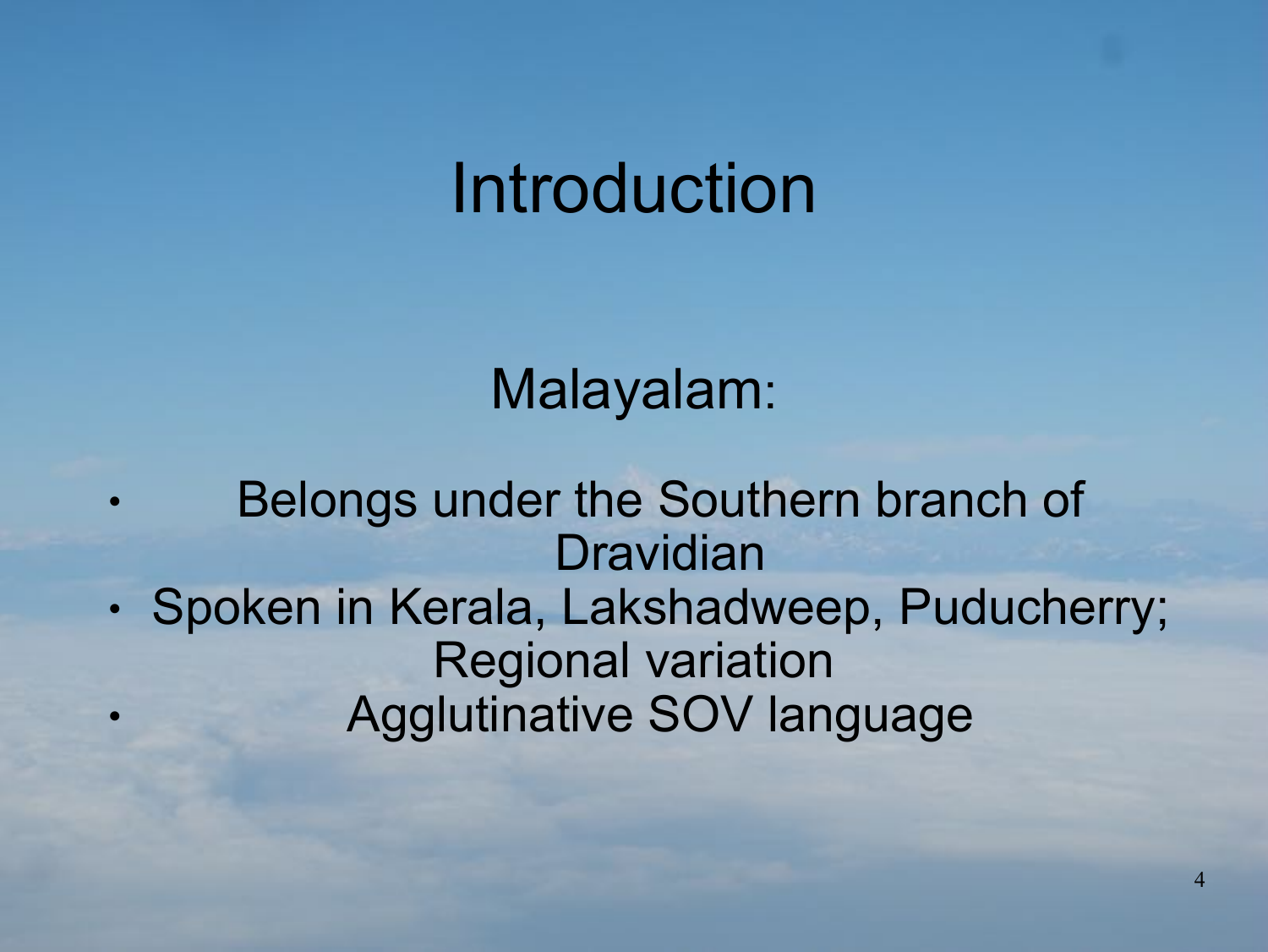# Adjectives in Magar

The most productive class of adjectives in Magar takes a suffix -*tsə*

- *min-tsə ãp* (1) ripe-TSƏ mango Ripe mango
- *k*ʰ*an-ts*ə *di* hot-TSƏ water Hot water (2)
- *gja-ts*ə *b*ə*r*ʰ*in* (3)red-TSƏ cloth Red cloth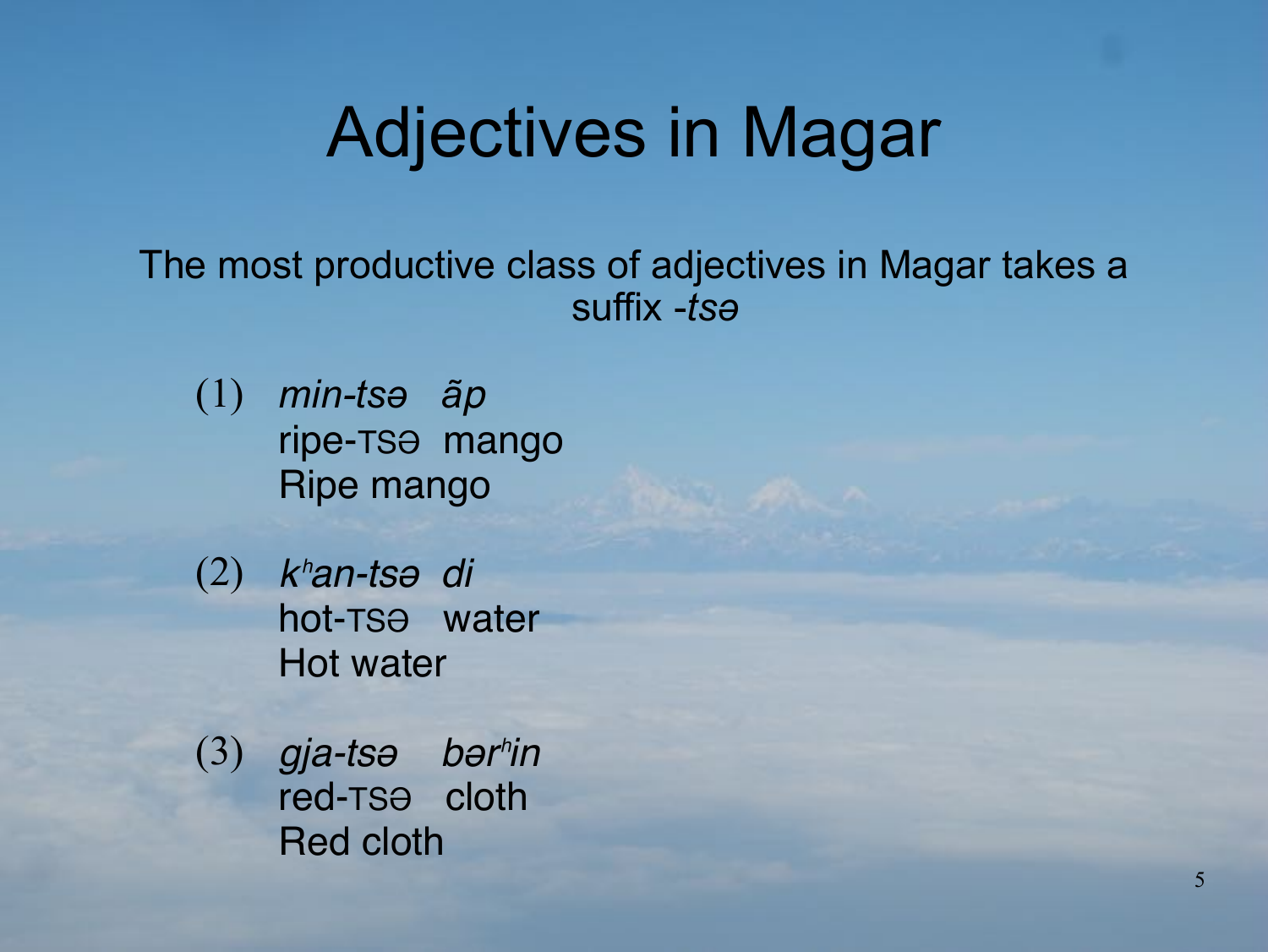# Not just adjectives

This morpheme *-tsə* occurs in participials and relative clauses as well

*dzʰal-tsə sar*  (4) fall-REL flower Fallen flower

PARTICIPIAL

*kam dzat-tsə bʰərmi*  work do-REL person Person who works/worked/will work RELATIVE CLAUSE (5)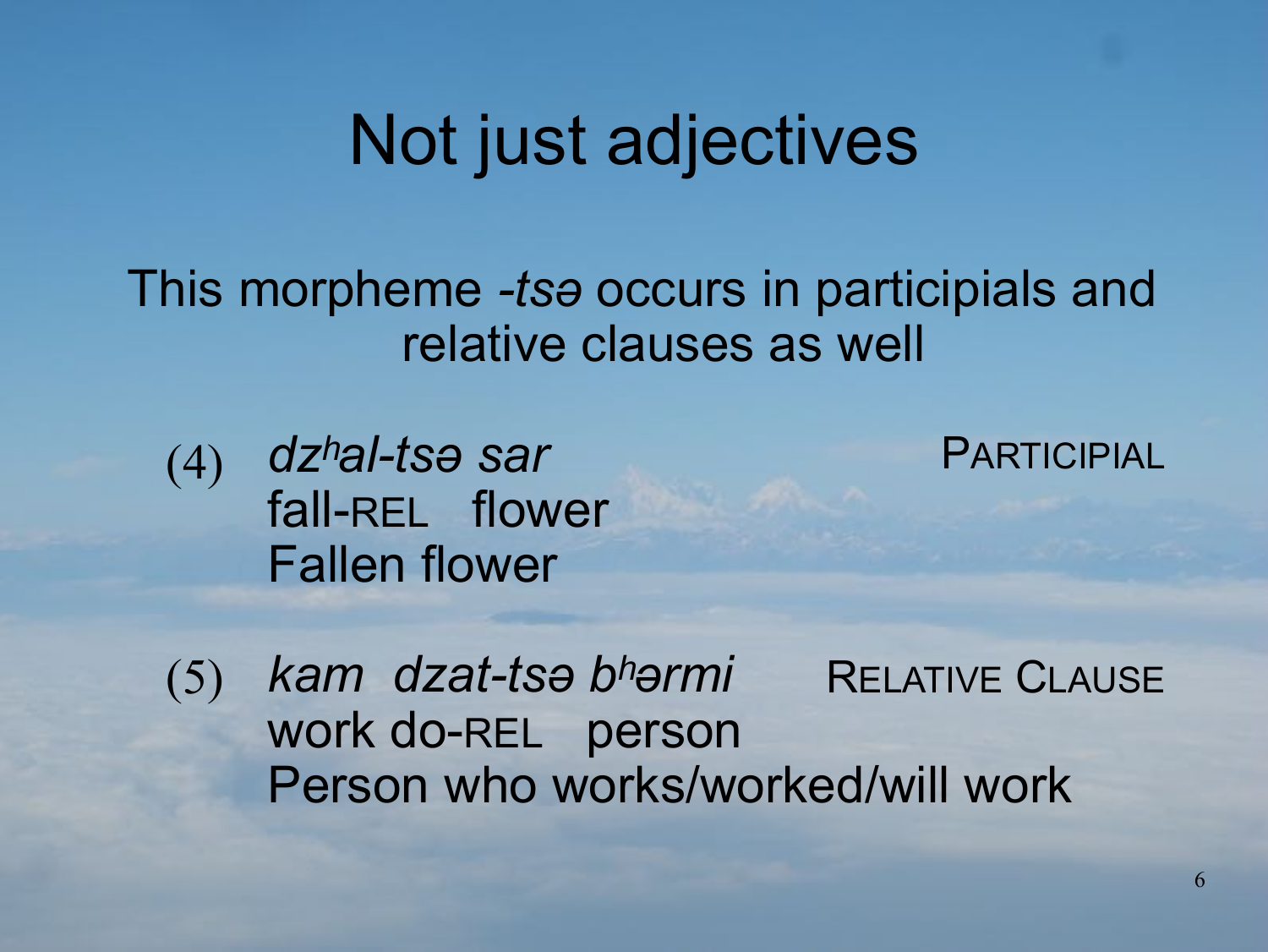# *-tsə* is a relativizer

• Attaches to verbs

Used in the derivation of adjectives, participles and relative clauses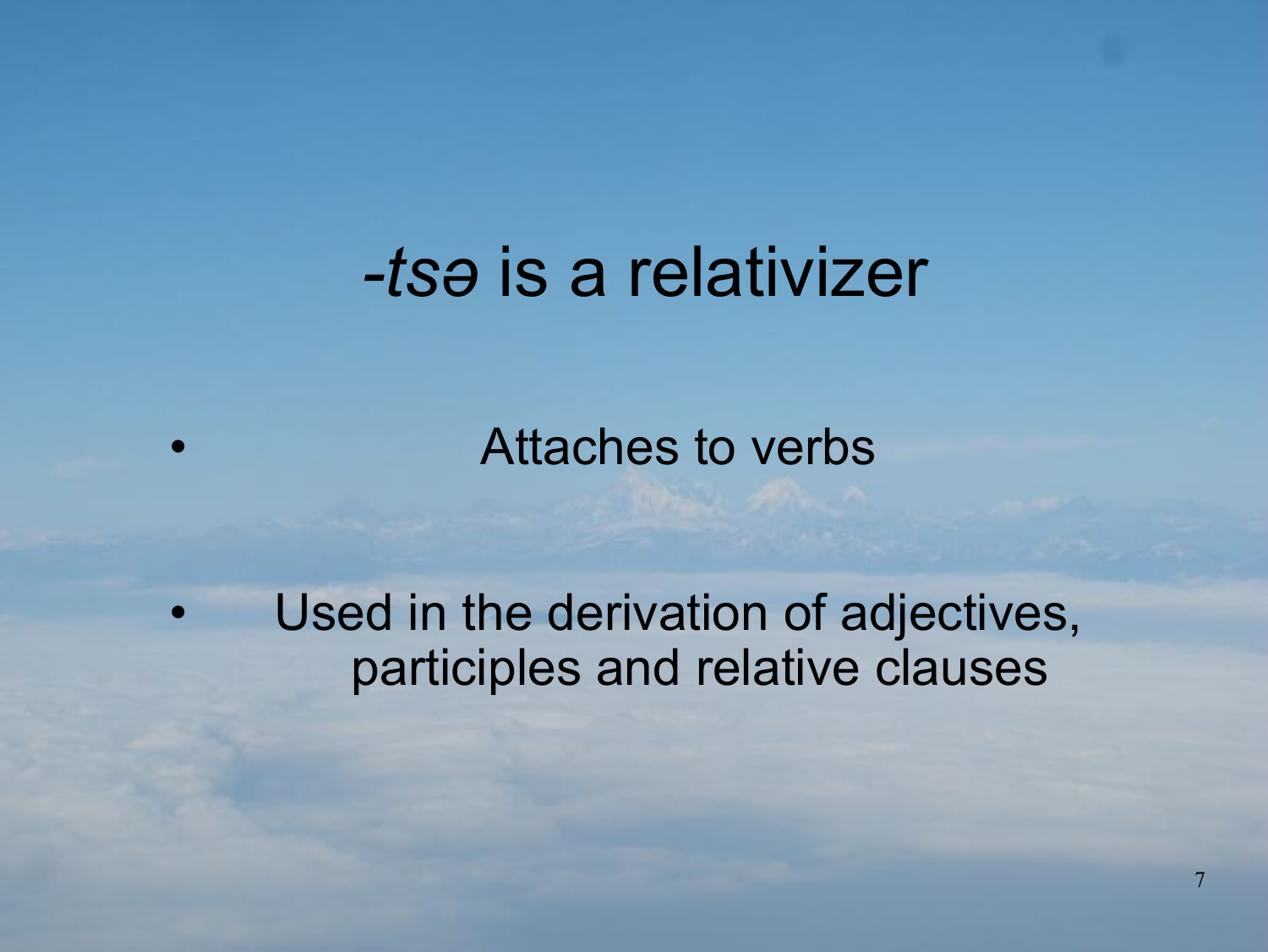## In the literature on Tibeto-Burman

It is a common cross-linguistic pattern attested across the language family

Reduced relative clause analysis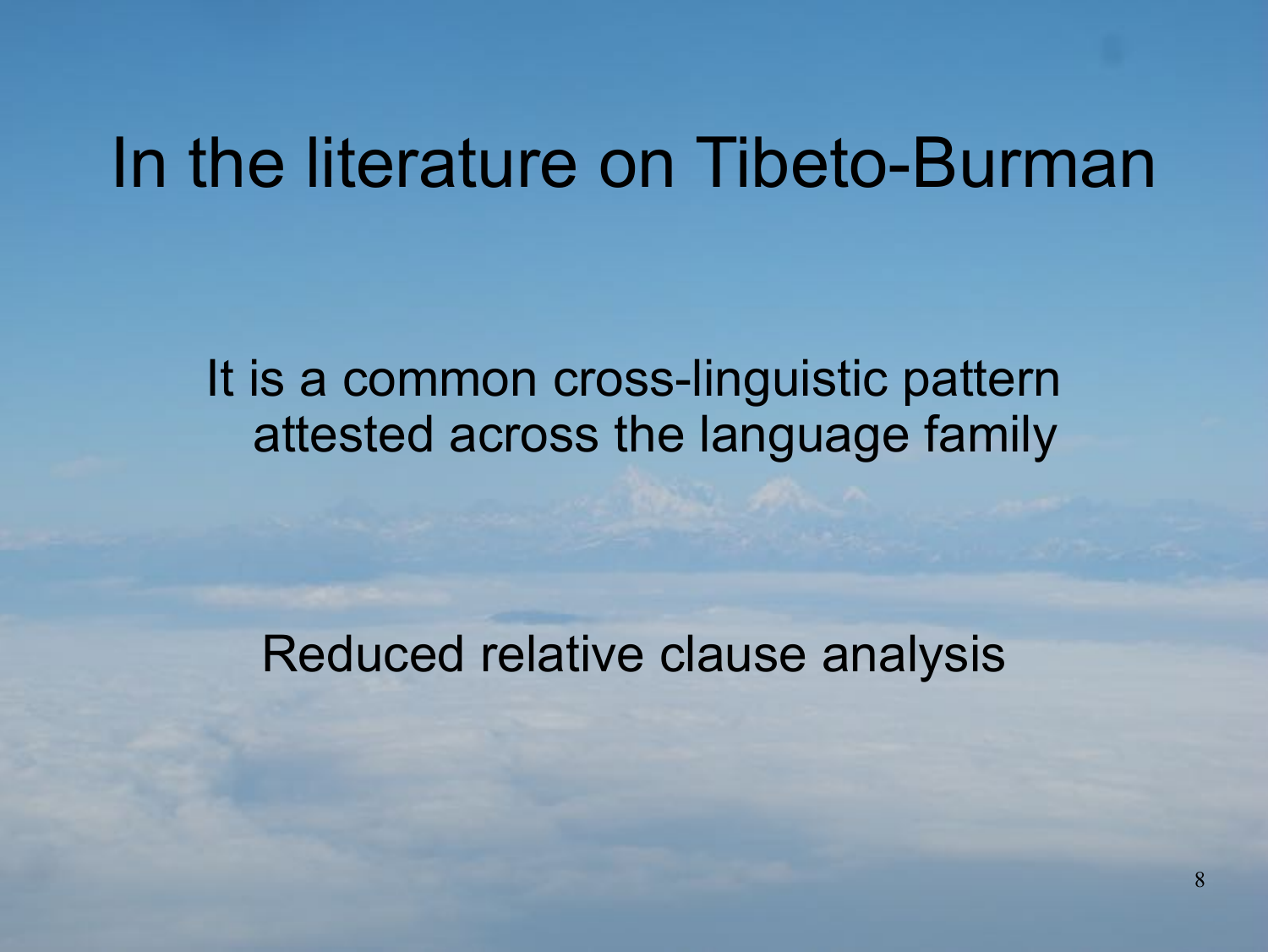# Adjectives in Malayalam

The most productive class of adjectives in Malayalam takes a suffix -*a* 

- *taɳutt-a veɭɭam* cold-A water Cold water (6)
- *meli*ɲɲ*-a ku*ʈʈ*i* thin-A child Thin child (7)
- *cuvann-a pu:* red-A flower Red flower (8)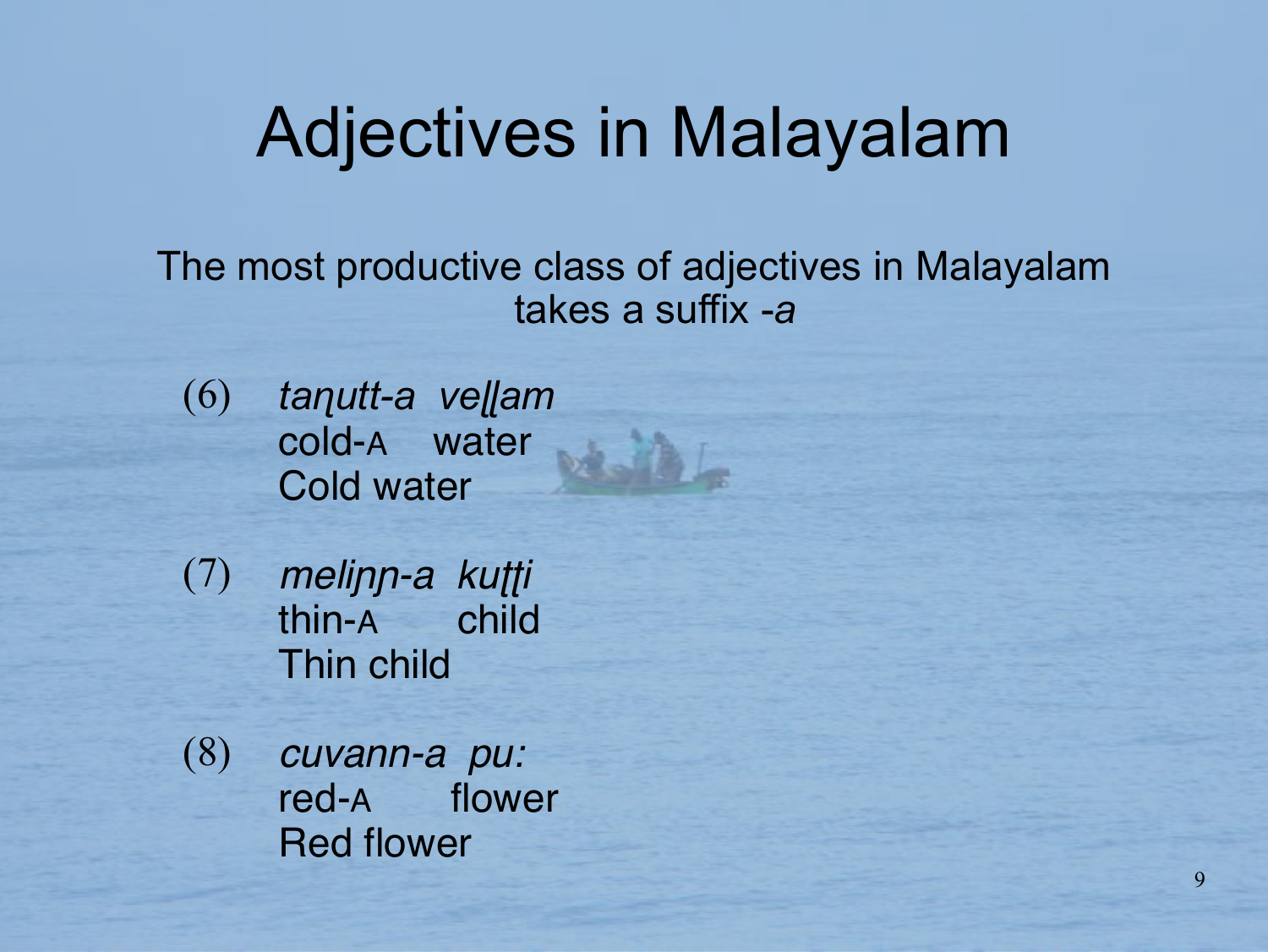## Again: Not just adjectives

This morpheme *-a* occurs in participials and relative clauses as well

*vi:ɳ-a pu:*  fell-REL flower Fallen flower (9)

**PARTICIPIAL** 

*innale vann-a a:ɭ* (10) yesterday came-REL person The person who came yesterday RELATIVE CLAUSE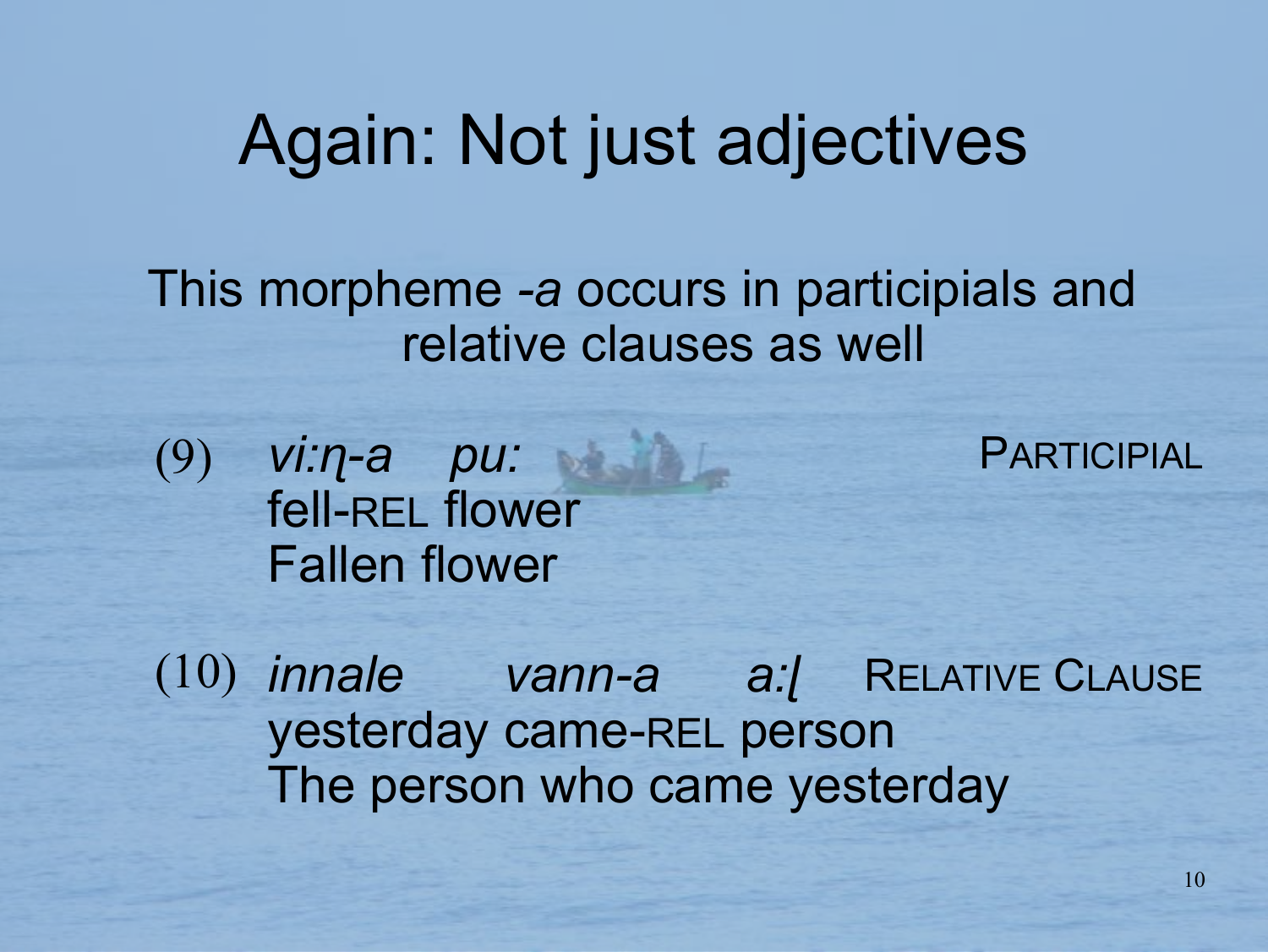### *-a* is a relativizer

Attaches to verbs

Used in the derivation of adjectives, participles and relative clauses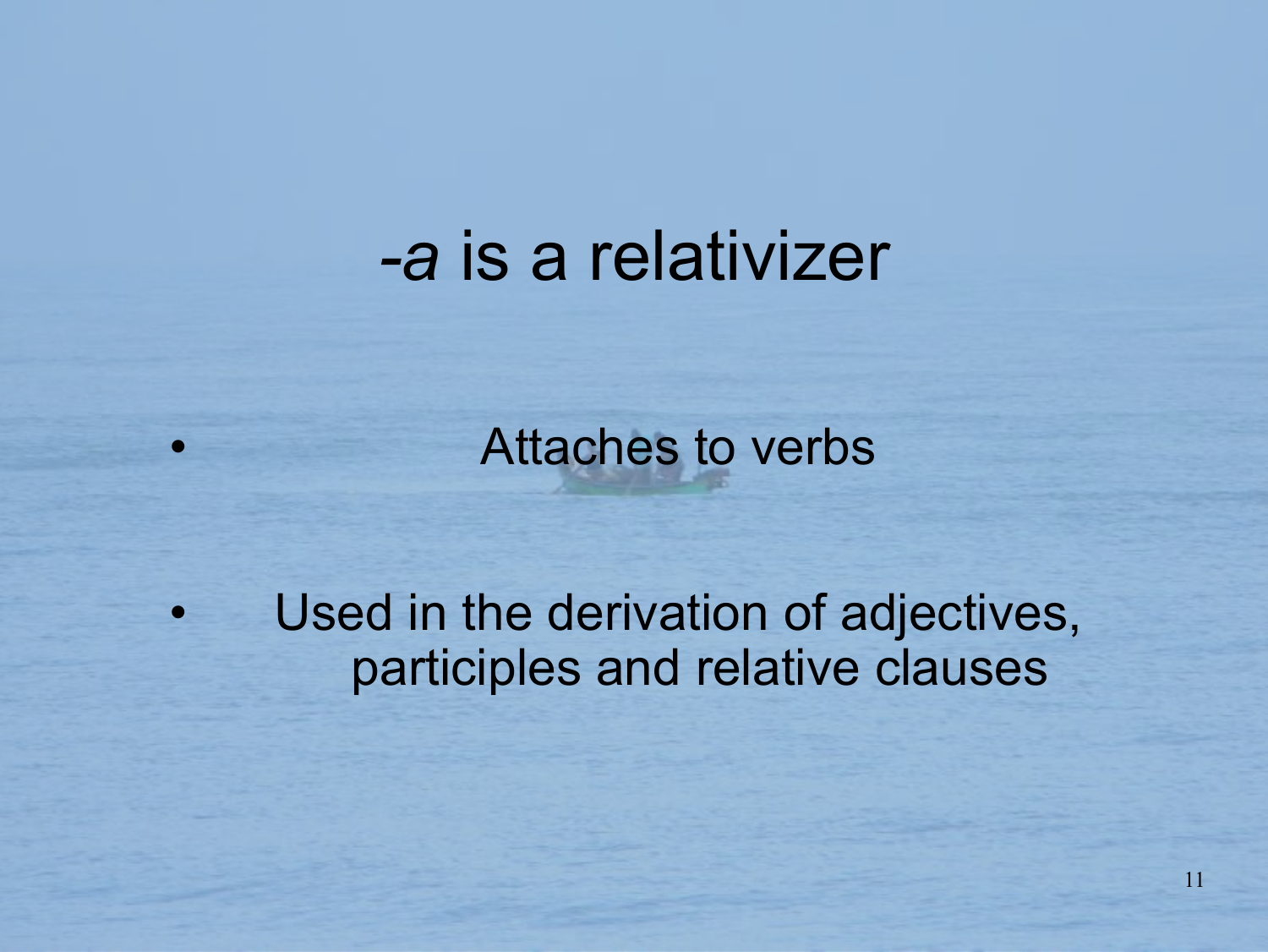## In the literature on Dravidian

#### It is a common cross-linguistic pattern across the language family

Reduced relative clause analysis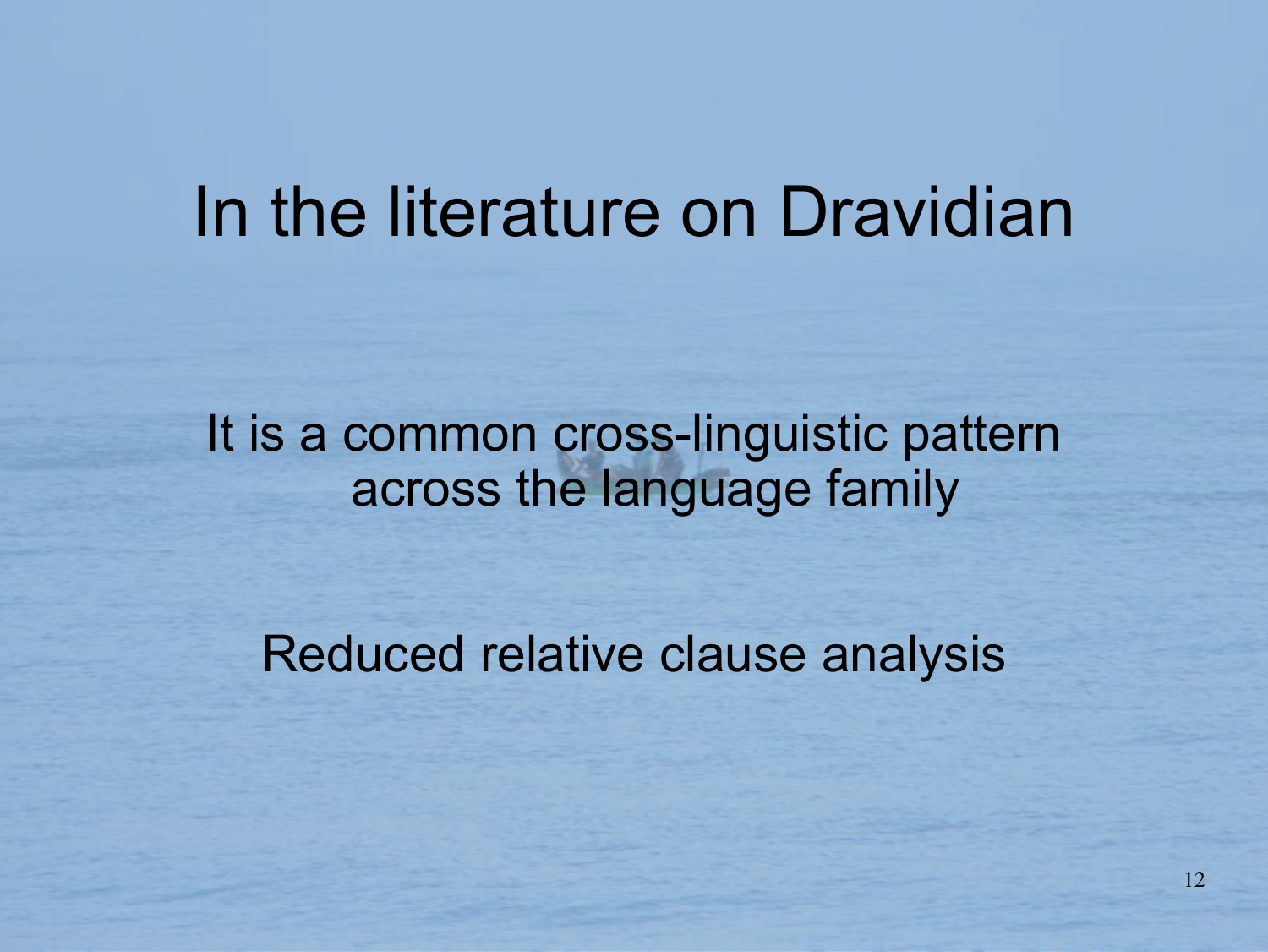# **Similarities**

Adjectives, Participles and Relative Clauses share some similarity in morphological form in both Magar and Malayalam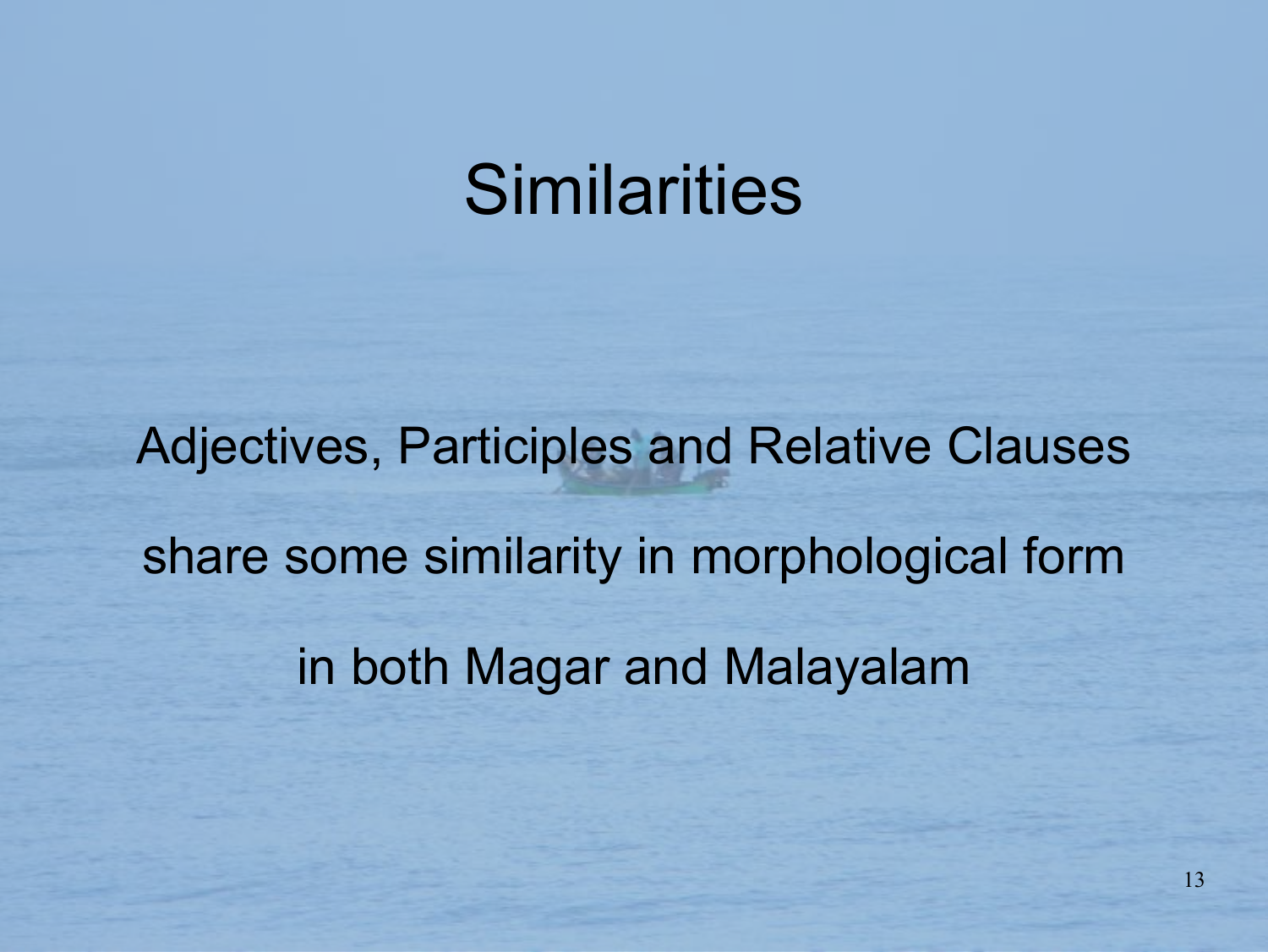# **Similarities**

Magar

*bo-tsə bərʰin*  white-REL cloth White cloth (11)

*bat-tsə kʌp*  break-REL cup Broken cup (12)

ADJECTIVE

**PARTICIPIAL** 

*nako-e daŋ-tsə masto*  2S.HON-ERG see-REL girl The girl you saw (13)

RELATIVE CLAUSE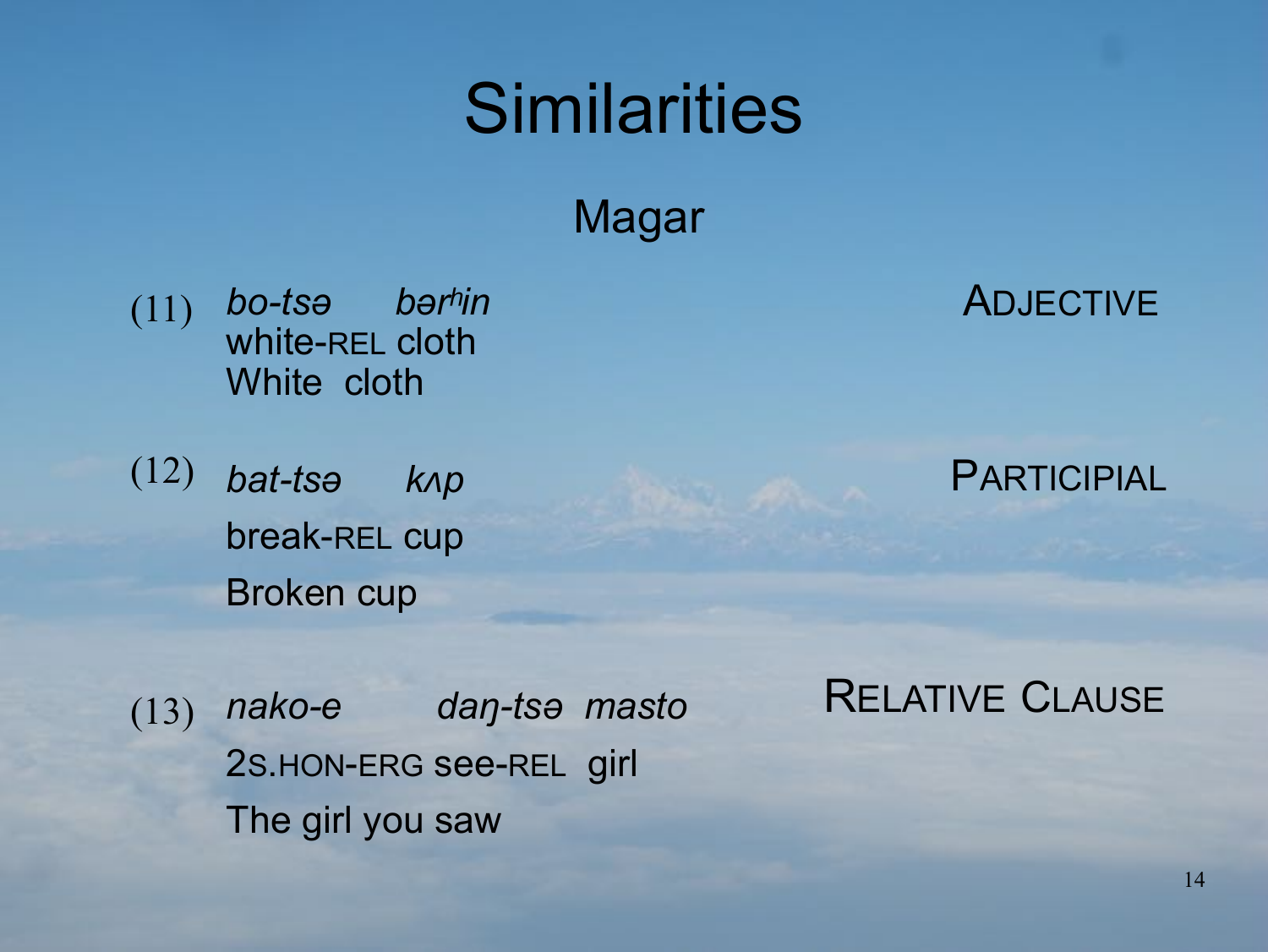# **Similarities**

Malayalam

*karutt-a tuɳi*  black-REL cloth Black cloth (14)

*poʈʈi-ja kuppi*  (15) broke-REL bottle Broken bottle

ADJECTIVE

#### **PARTICIPIAL**

*ni: kaɳɖ-a peɳkutti*  2S saw-REL girl The girl you saw (16)

RELATIVE CLAUSE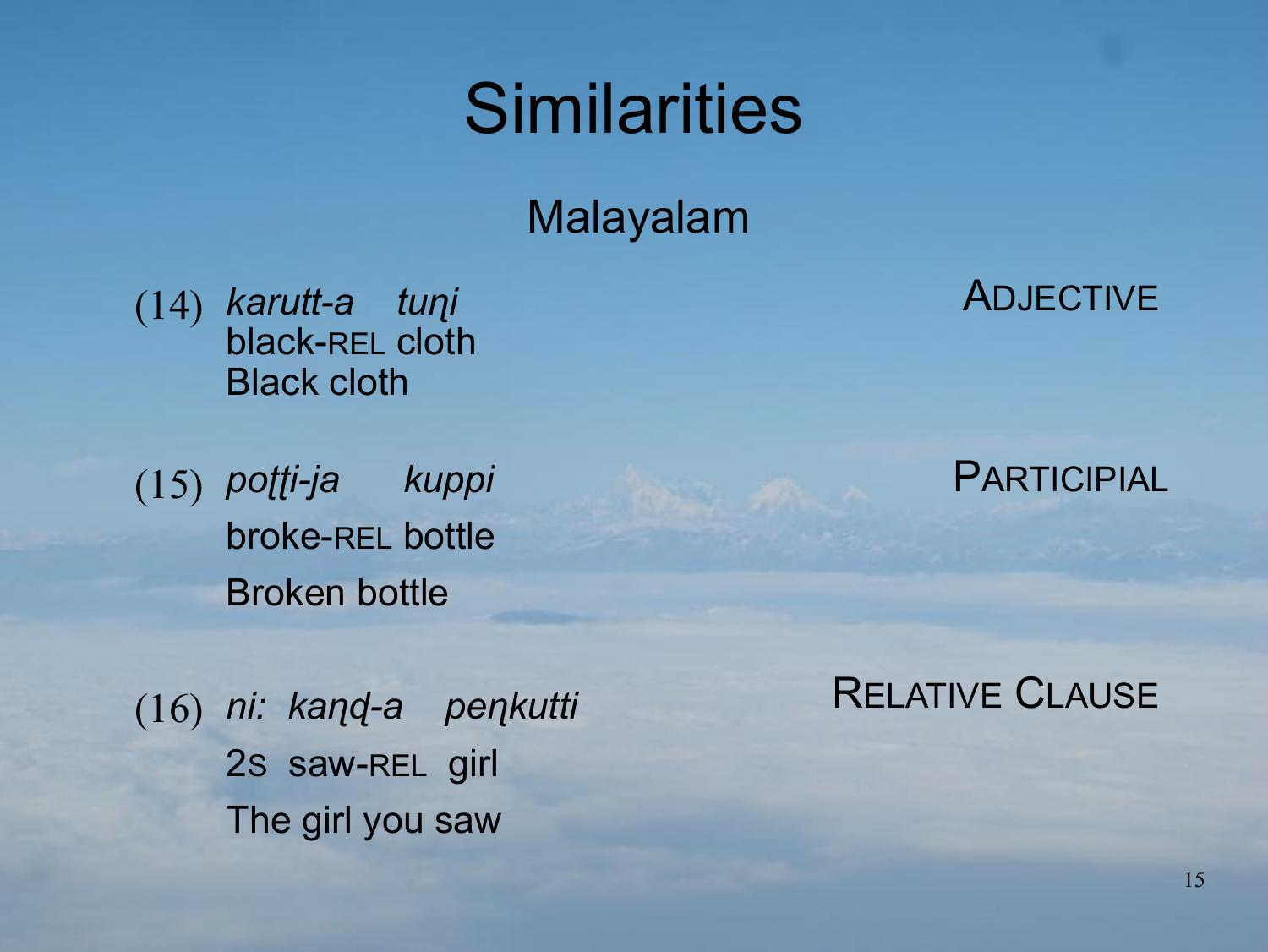# "Reduced relative clauses"

#### i.e., these structures are actually relative clauses

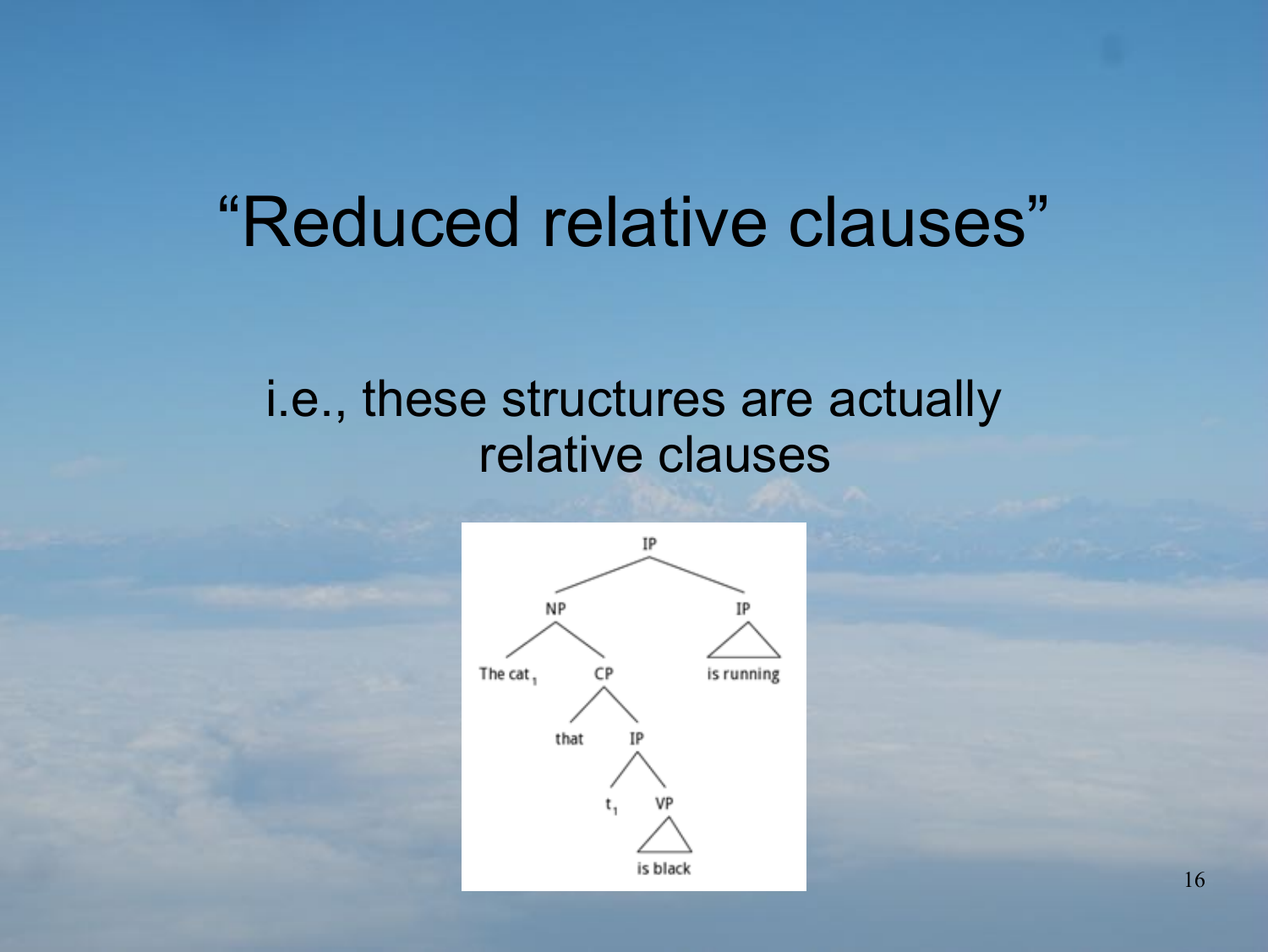# The relativizer in Dravidian

In earlier work:

- Not relative clauses because none of them are CPs
- They are participials spelled out at different points in the derivation under an Intermediate Spellout analysis
	- *• -a* is the lexicalized form of the Linker in an operation of Predicate Inversion (*a la* den Dikken 2006)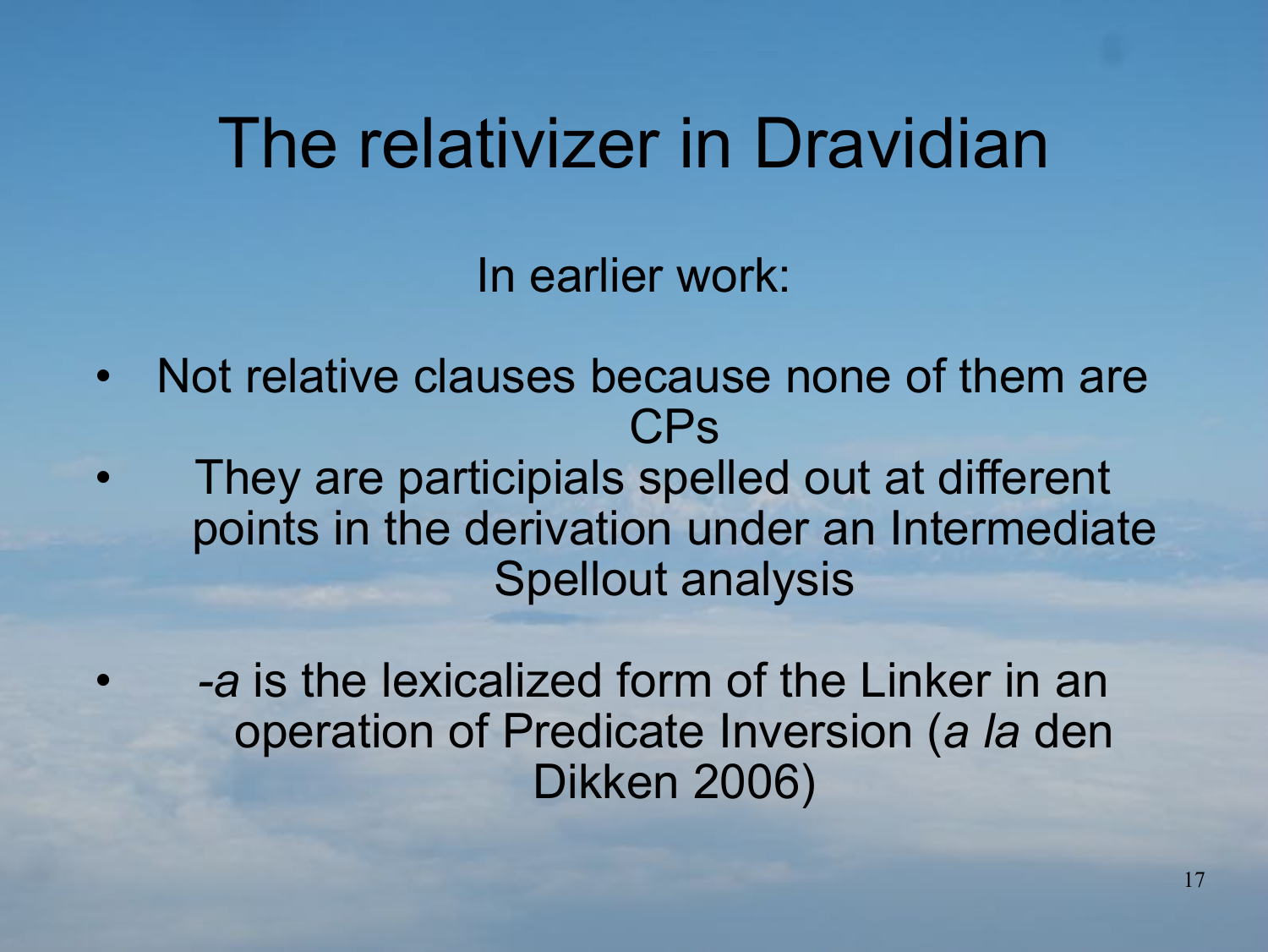# The relativizer in Dravidian

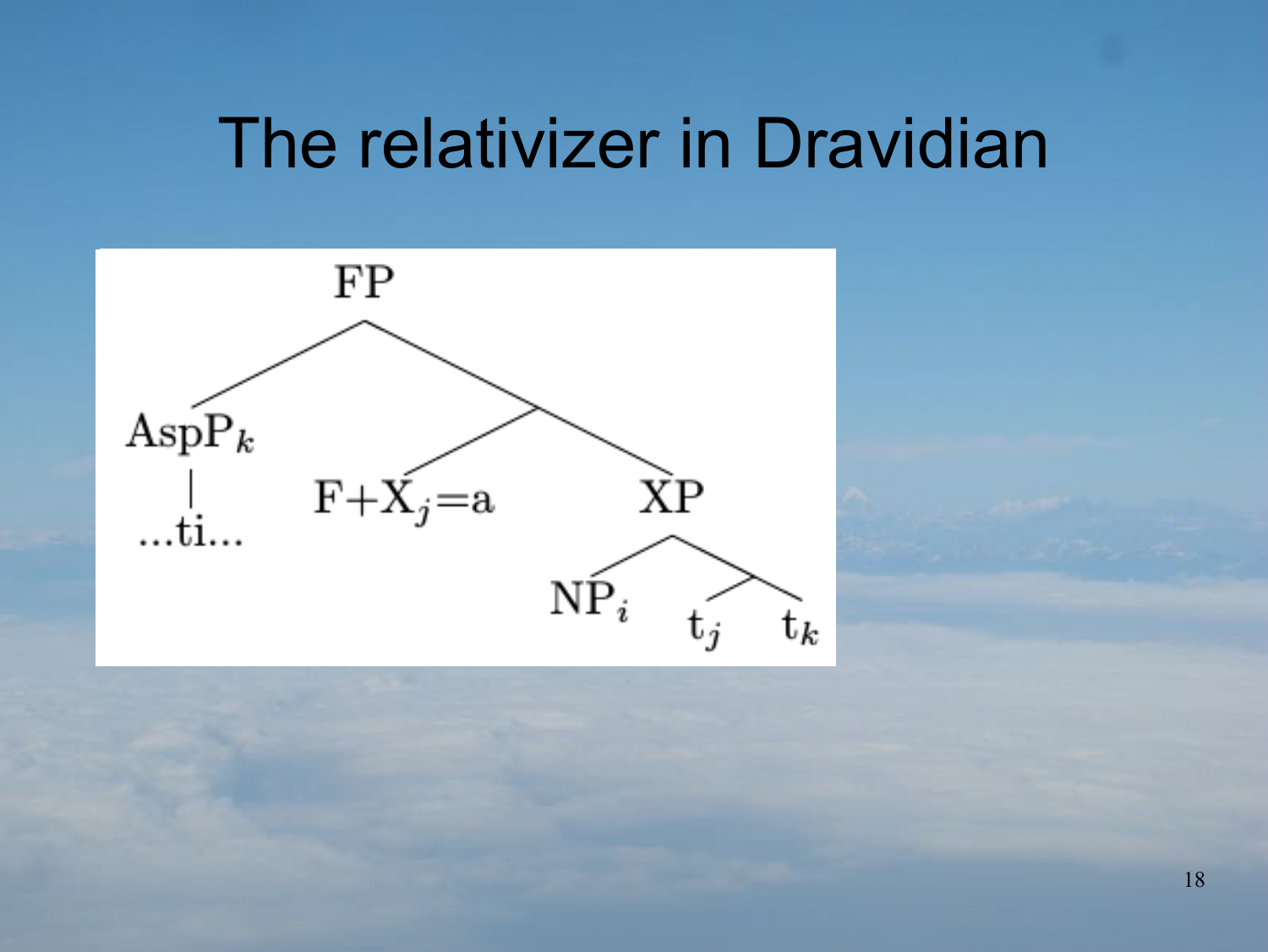# Can this analysis apply to the Tibeto-Burman relativizers?

# (There's more here than what we have seen)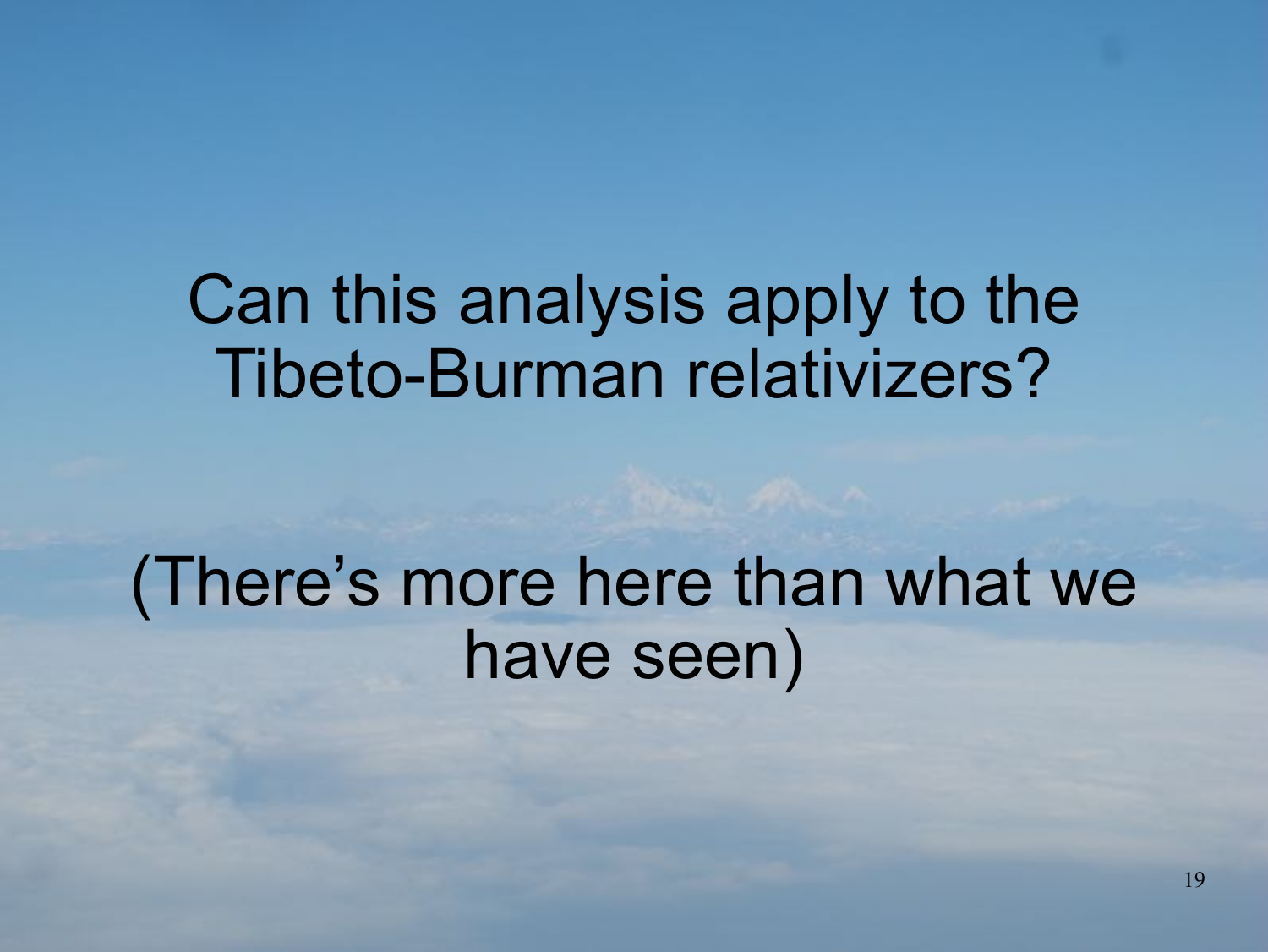## **Differences**

Major differences between relativization structures in Magar and Malayalam :

Form: Magar relativizer attaches to the verb root, Malayalam to the perfective stem

Function: TB relativizers, more often than not, are also nominalizers - as exhibited by Magar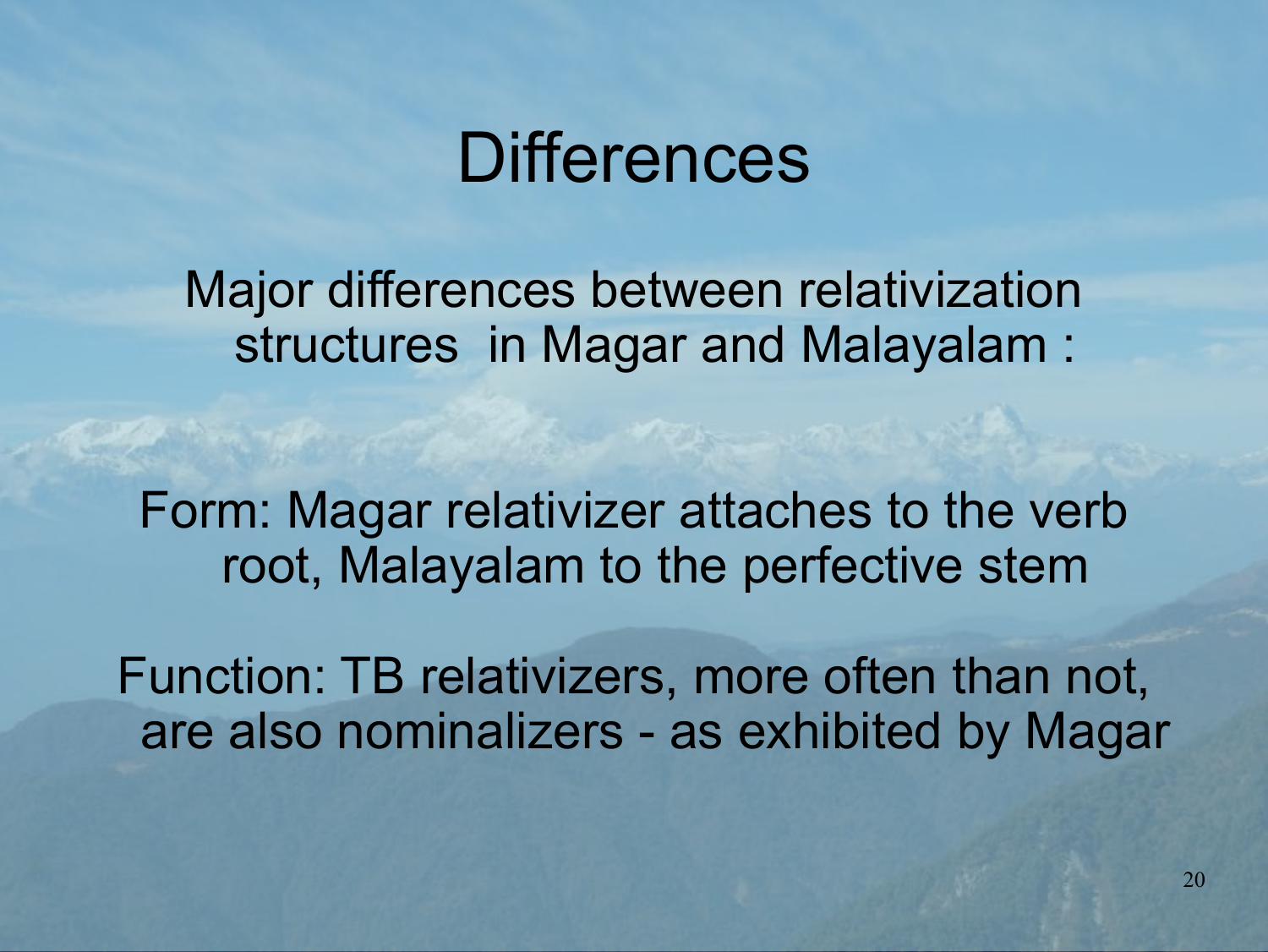# "Form" problem:

(18)

*poʈʈ-i-ja kuppi*  break-PRFV-REL bottle Broken bottle

MALAYALAM

(19)

*bat-tsə kʌp*  break-REL cup Broken cup (cup that breaks/will break/has broken) MAGAR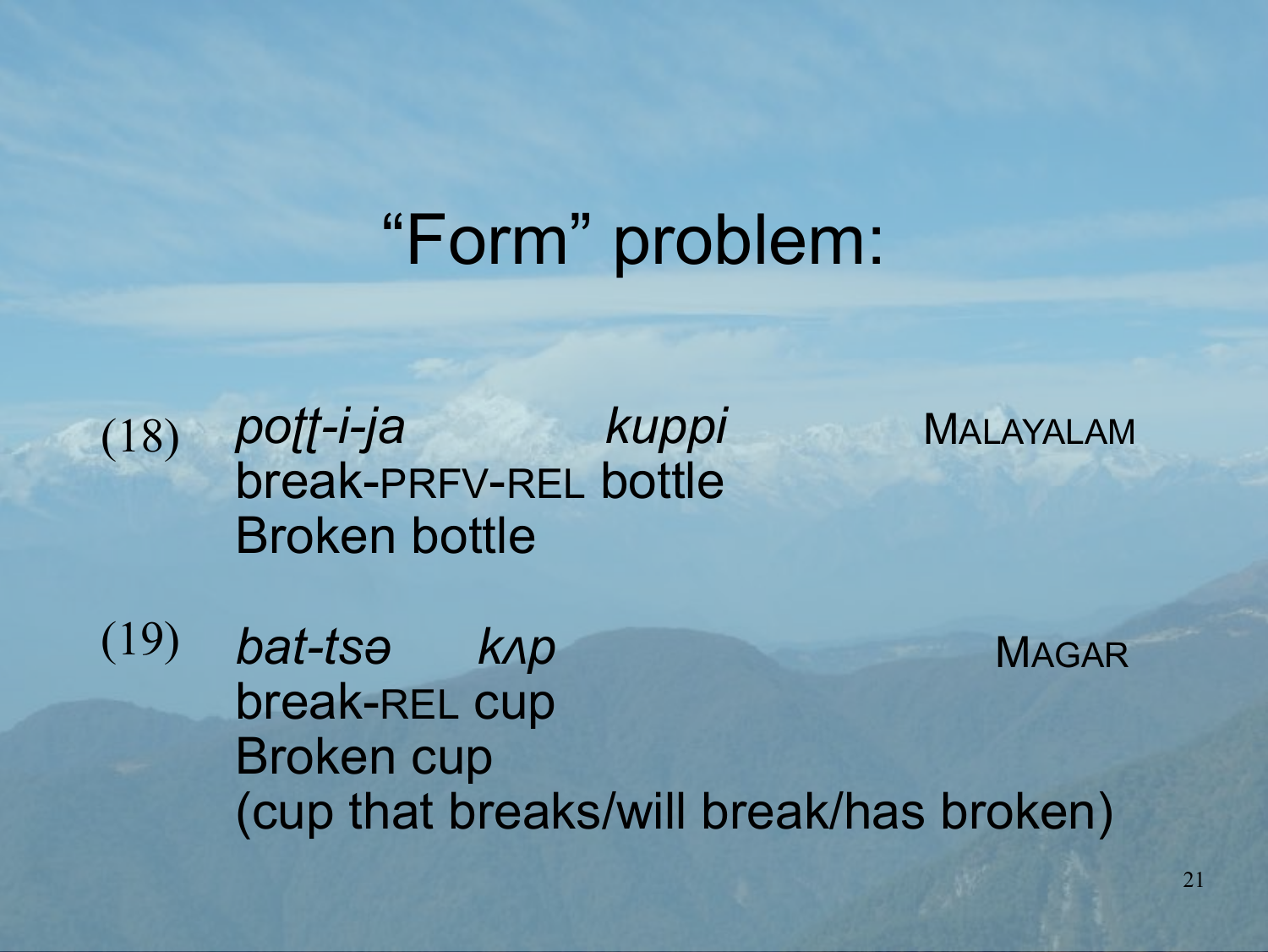## "Function" problem:



MALAYALAM

*bat-tsə* (21) break-REL The broken one/thing (the thing that breaks/will break/has broken) MAGAR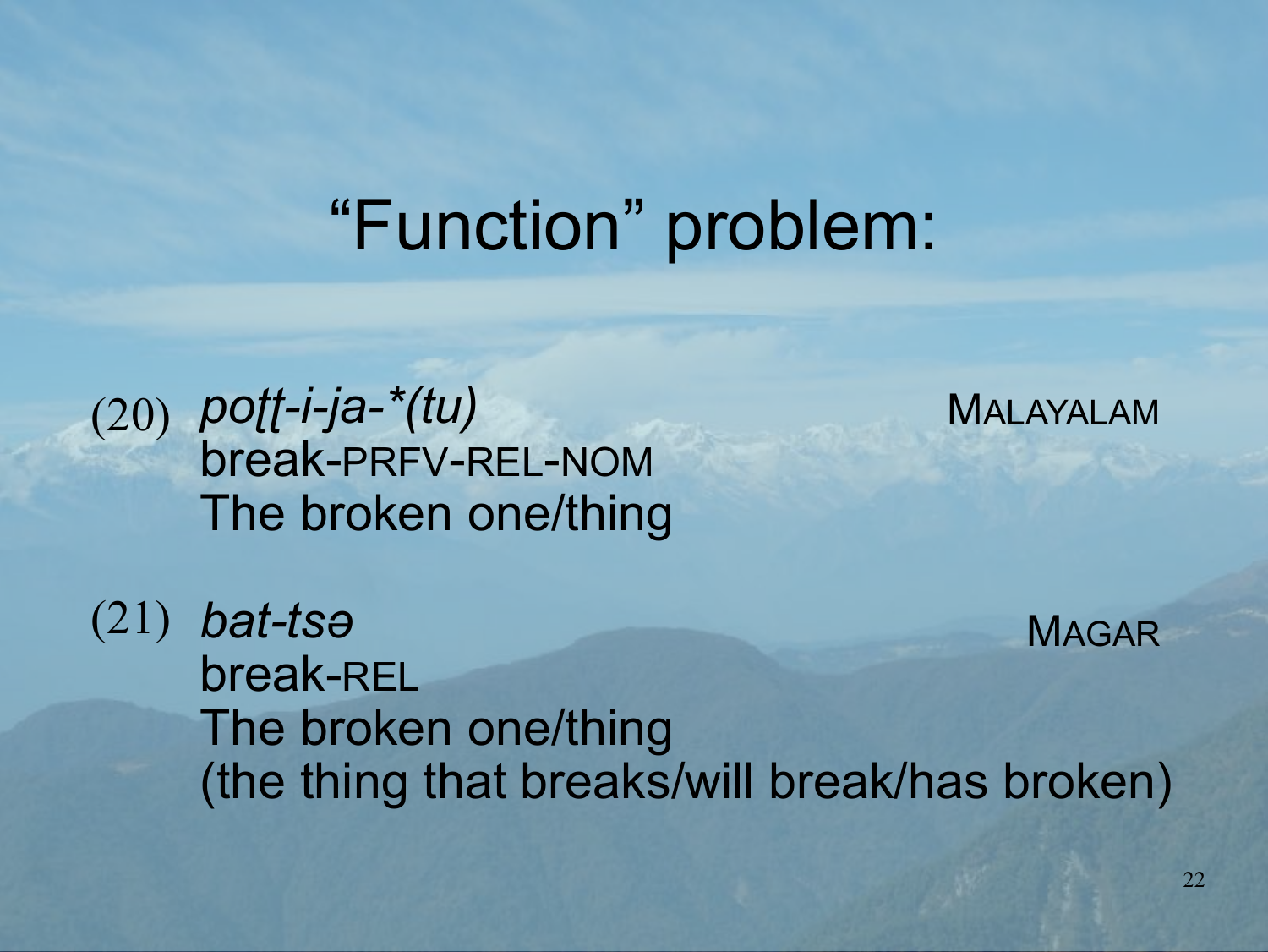# Dravidian nominalization builds on relativization

Verb root + PRFV + REL + AGR (22)

(a) (b) (c) (d)

*var-nt-a-van* 'the one.M that came' *var-nt-a-vaɭ* 'the one.F that came' *var-nt-a-tu* 'the one.N that came' *var-nt-a-var* 'the one.PL that came'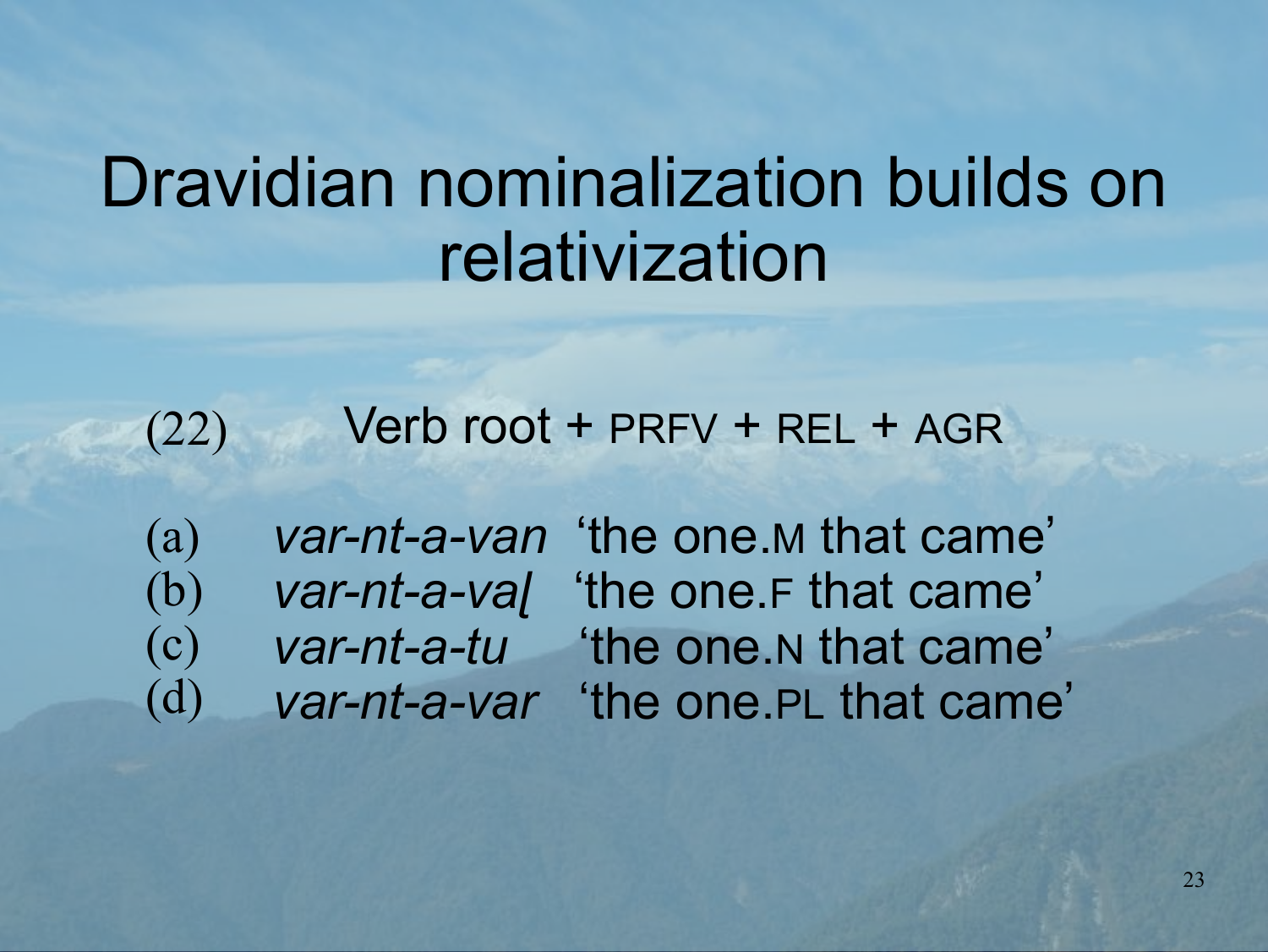# Any possibility of a unified analysis?

de Vries (2001) typology of relative elements: Two different sub-types of "Relative affixes"

Maybe a DM approach?